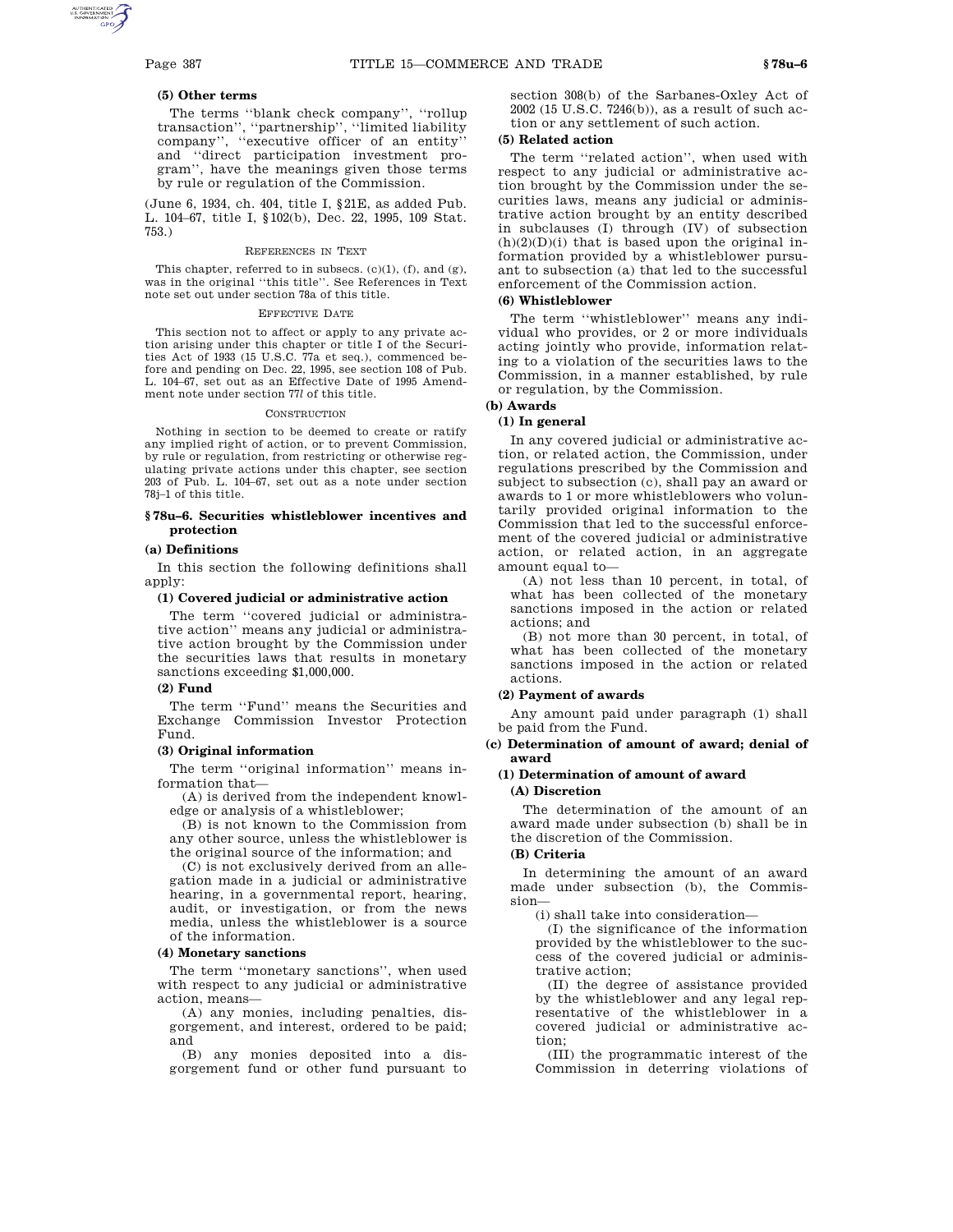the securities laws by making awards to whistleblowers who provide information that lead to the successful enforcement of such laws; and

(IV) such additional relevant factors as the Commission may establish by rule or regulation; and

(ii) shall not take into consideration the balance of the Fund.

#### **(2) Denial of award**

No award under subsection (b) shall be made—

(A) to any whistleblower who is, or was at the time the whistleblower acquired the original information submitted to the Commission, a member, officer, or employee of—

(i) an appropriate regulatory agency;

(ii) the Department of Justice;

(iii) a self-regulatory organization;

(iv) the Public Company Accounting

Oversight Board; or

(v) a law enforcement organization;

(B) to any whistleblower who is convicted of a criminal violation related to the judicial or administrative action for which the whistleblower otherwise could receive an award under this section;

(C) to any whistleblower who gains the information through the performance of an audit of financial statements required under the securities laws and for whom such submission would be contrary to the requirements of section 78j–1 of this title; or

(D) to any whistleblower who fails to submit information to the Commission in such form as the Commission may, by rule, require.

# **(d) Representation**

## **(1) Permitted representation**

Any whistleblower who makes a claim for an award under subsection (b) may be represented by counsel.

#### **(2) Required representation**

# **(A) In general**

Any whistleblower who anonymously makes a claim for an award under subsection (b) shall be represented by counsel if the whistleblower anonymously submits the information upon which the claim is based.

## **(B) Disclosure of identity**

Prior to the payment of an award, a whistleblower shall disclose the identity of the whistleblower and provide such other information as the Commission may require, directly or through counsel for the whistleblower.

#### **(e) No contract necessary**

No contract with the Commission is necessary for any whistleblower to receive an award under subsection (b), unless otherwise required by the Commission by rule or regulation.

#### **(f) Appeals**

Any determination made under this section, including whether, to whom, or in what amount to make awards, shall be in the discretion of the

Commission. Any such determination, except the determination of the amount of an award if the award was made in accordance with subsection (b), may be appealed to the appropriate court of appeals of the United States not more than 30 days after the determination is issued by the Commission. The court shall review the determination made by the Commission in accordance with section 706 of title 5.

# **(g) Investor Protection Fund**

# **(1) Fund established**

There is established in the Treasury of the United States a fund to be known as the ''Securities and Exchange Commission Investor Protection Fund''.

# **(2) Use of Fund**

The Fund shall be available to the Commission, without further appropriation or fiscal year limitation, for—

(A) paying awards to whistleblowers as provided in subsection (b); and

(B) funding the activities of the Inspector General of the Commission under section 78d(i) of this title.

## **(3) Deposits and credits**

## **(A) In general**

There shall be deposited into or credited to the Fund an amount equal to—

(i) any monetary sanction collected by the Commission in any judicial or administrative action brought by the Commission under the securities laws that is not added to a disgorgement fund or other fund under section 308 of the Sarbanes-Oxley Act of 2002 (15 U.S.C. 7246) or otherwise distributed to victims of a violation of the securities laws, or the rules and regulations thereunder, underlying such action, unless the balance of the Fund at the time the monetary sanction is collected exceeds \$300,000,000;

(ii) any monetary sanction added to a disgorgement fund or other fund under section 308 of the Sarbanes-Oxley Act of 2002 (15 U.S.C. 7246) that is not distributed to the victims for whom the Fund was established, unless the balance of the disgorgement fund at the time the determination is made not to distribute the monetary sanction to such victims exceeds \$200,000,000; and

(iii) all income from investments made under paragraph (4).

#### **(B) Additional amounts**

If the amounts deposited into or credited to the Fund under subparagraph (A) are not sufficient to satisfy an award made under subsection (b), there shall be deposited into or credited to the Fund an amount equal to the unsatisfied portion of the award from any monetary sanction collected by the Commission in the covered judicial or administrative action on which the award is based.

#### **(4) Investments**

#### **(A) Amounts in Fund may be invested**

The Commission may request the Secretary of the Treasury to invest the portion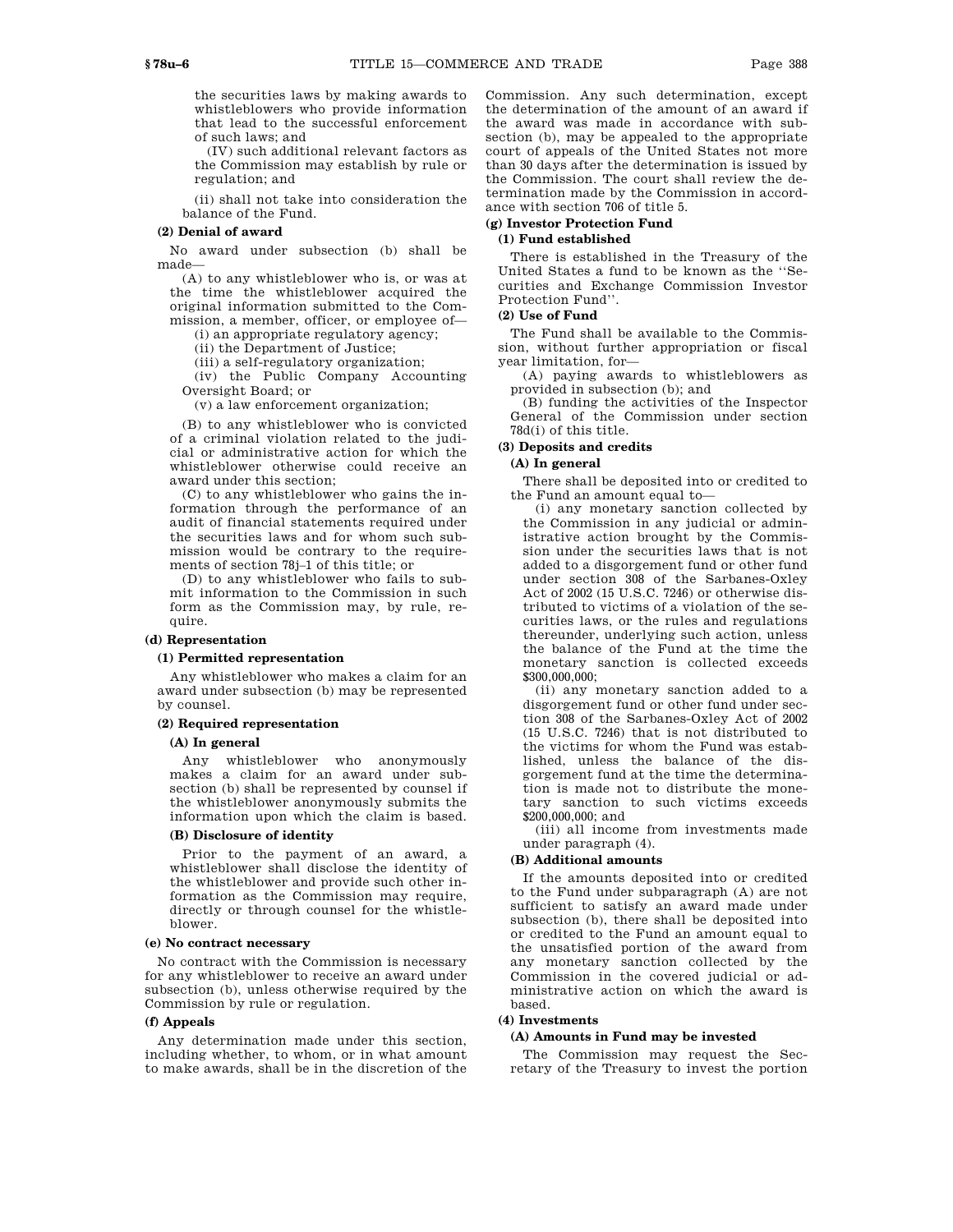of the Fund that is not, in the discretion of the Commission, required to meet the current needs of the Fund.

#### **(B) Eligible investments**

Investments shall be made by the Secretary of the Treasury in obligations of the United States or obligations that are guaranteed as to principal and interest by the United States, with maturities suitable to the needs of the Fund as determined by the Commission on the record.

### **(C) Interest and proceeds credited**

The interest on, and the proceeds from the sale or redemption of, any obligations held in the Fund shall be credited to the Fund.

## **(5) Reports to Congress**

Not later than October 30 of each fiscal year beginning after July 21, 2010, the Commission shall submit to the Committee on Banking, Housing, and Urban Affairs of the Senate, and the Committee on Financial Services of the House of Representatives a report on—

(A) the whistleblower award program, established under this section, including—

(i) a description of the number of awards granted; and

(ii) the types of cases in which awards were granted during the preceding fiscal year;

(B) the balance of the Fund at the beginning of the preceding fiscal year;

(C) the amounts deposited into or credited to the Fund during the preceding fiscal year;

(D) the amount of earnings on investments made under paragraph (4) during the preceding fiscal year;

(E) the amount paid from the Fund during the preceding fiscal year to whistleblowers pursuant to subsection (b);

(F) the balance of the Fund at the end of the preceding fiscal year; and

(G) a complete set of audited financial statements, including—

(i) a balance sheet;

(ii) income statement; and

(iii) cash flow analysis.

# **(h) Protection of whistleblowers**

# **(1) Prohibition against retaliation**

# **(A) In general**

No employer may discharge, demote, suspend, threaten, harass, directly or indirectly, or in any other manner discriminate against, a whistleblower in the terms and conditions of employment because of any lawful act done by the whistleblower—

(i) in providing information to the Commission in accordance with this section;

(ii) in initiating, testifying in, or assisting in any investigation or judicial or administrative action of the Commission based upon or related to such information; or

(iii) in making disclosures that are required or protected under the Sarbanes-Oxley Act of 2002 (15 U.S.C. 7201 et seq.), this chapter, including section 78j–1(m) of this title, section 1513(e) of title 18, and

any other law, rule, or regulation subject to the jurisdiction of the Commission.

#### **(B) Enforcement (i) Cause of action**

An individual who alleges discharge or other discrimination in violation of subparagraph (A) may bring an action under this subsection in the appropriate district court of the United States for the relief provided in subparagraph (C).

# **(ii) Subpoenas**

A subpoena requiring the attendance of a witness at a trial or hearing conducted under this section may be served at any place in the United States.

# **(iii) Statute of limitations**

## **(I) In general**

An action under this subsection may not be brought—

(aa) more than 6 years after the date on which the violation of subparagraph (A) occurred; or

(bb) more than 3 years after the date when facts material to the right of action are known or reasonably should have been known by the employee alleging a violation of subparagraph (A).

# **(II) Required action within 10 years**

Notwithstanding subclause (I), an action under this subsection may not in any circumstance be brought more than 10 years after the date on which the violation occurs.

## **(C) Relief**

Relief for an individual prevailing in an action brought under subparagraph (B) shall include—

(i) reinstatement with the same seniority status that the individual would have had, but for the discrimination;

(ii) 2 times the amount of back pay otherwise owed to the individual, with interest; and

(iii) compensation for litigation costs, expert witness fees, and reasonable attorneys' fees.

#### **(2) Confidentiality**

#### **(A) In general**

Except as provided in subparagraphs (B) and (C), the Commission and any officer or employee of the Commission shall not disclose any information, including information provided by a whistleblower to the Commission, which could reasonably be expected to reveal the identity of a whistleblower, except in accordance with the provisions of section 552a of title 5, unless and until required to be disclosed to a defendant or respondent in connection with a public proceeding instituted by the Commission or any entity described in subparagraph (C). For purposes of section 552 of title 5, this paragraph shall be considered a statute described in subsection (b)(3)(B) of such section.

#### **(B) Exempted statute**

For purposes of section 552 of title 5, this paragraph shall be considered a statute de-